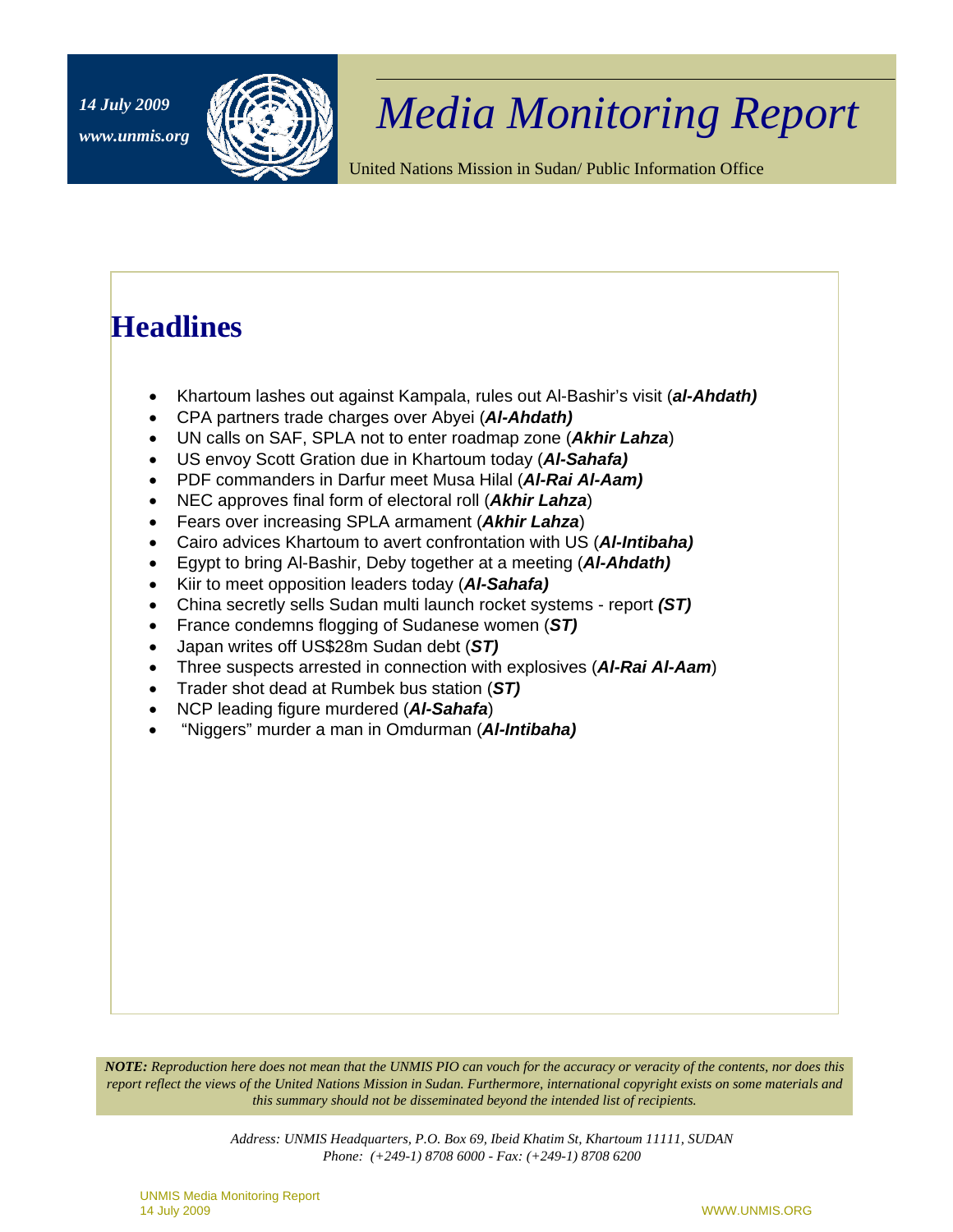# **Highlights**

#### **Khartoum lashes out against Kampala, rules out Al-Bashir's visit**

*Al-Ahdath* reports tension snowballed between Sudan and Uganda after the ICC Prosecutor Ocampo's visit to Kampala yesterday. Khartoum vehemently lashed out against Kampala for a hint by a Ugandan official that Al-Bashir could be arrested once on Ugandan soil. "Uganda does not seem to have realized the danger of the ICC," MFA spokesperson Ali Al-Sadiq reacted. Al-Sadiq ruled out Al-Bashir's visit to Uganda to take part in smart partnership summit.

According *Reuters* 13/7/09, Uganda said yesterday it would consider acting on an ICC warrant against Sudan's President Omar al-Bashir if he comes to Kampala for an international conference at the end of the month.

But Bashir -- whom the ICC has indicted over crimes in Sudan's western Darfur region -- is not a "chicken-thief" to be pursued unceremoniously, added Okello Oryem, a junior foreign minister responsible for international relations.

"So until Bashir is here, I cannot tell you if or not he will be arrested," he said at a news conference together with ICC chief prosecutor Luis Moreno-Ocampo.

Media in the region say Bashir has been considering attending a global affairs meeting, called Smart Partnership Dialogue, along with other heads of state, at the end of July.

The Ugandan official, Oryem, said Kampala had an "unwavering" commitment to the ICC statute.

"The warrant against Bashir is already deposited here in the solicitor general's office," he said, adding that police inspector-general Kale Kayihura would take any final decision.

"If and when Bashir arrives here in Uganda, then it is up to Kayihura to see to it that he takes action if and when it arises," he said.

"On the other hand, he (Bashir) is not a chicken thief whom you start arresting in an unceremonial manner so let's wait for Bashir to arrive and see what the government of Uganda would do."

#### **CPA partners trade charges over Abyei**

The NCP and the SPLM yesterday responded to the PCA with regard to the appropriate time and form of ceremony to mark the announcement of the court ruling on Abyei, *Al-Ahdath* reports. While GoSS Presidency Minister Luka Biong said the NCP lack the courage to receive the decision, Sudan government representative for Abyei Al-Dirdiri Mohamed Ahmed accused SPLM of attempt to fish in troubled waters.

Meanwhile, *Al-Sahafa* reports Al-Dirdiri as saying that the government yesterday requested the PCA to delay the announcement of the ruling until it completes preparations to celebrate the decision. He said the government was in the process of inviting the Dinka, the Messeriya, civil society organizations and others to The Hague to take part in an event intended to mark the announcement of the ruling. Al-Dirdiri categorically denied that the PCA had fixed July 22 as date for making the ruling public.

#### **Page 2 of 7**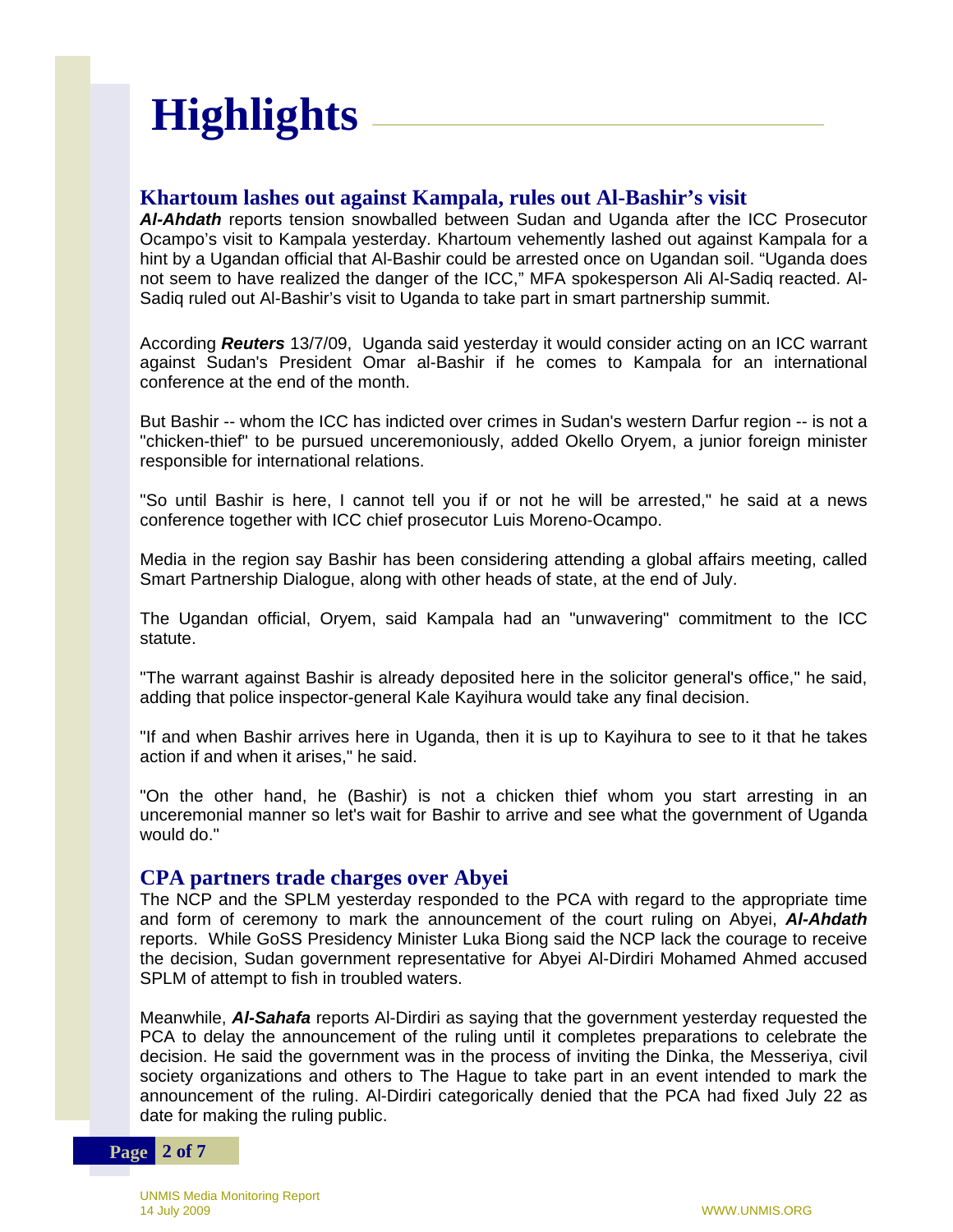According to *Al-Rai Al-Aam*, Luka Biong has warned of the serious consequences of any delay of the PCA ruling. He told the paper yesterday that the request of delay by the NCP is a dangerous indication and a prelude of escalation and violence in the region. He said the NCP would be held responsible for any insecurity, saying the SPLM has informed the court about its commitment to the prospective ruling.

*Al-Sudani* reports cautious calm is prevailing in Abyei, adding large number of representatives from the European and Arab countries as well as international envoys will head for Abyei next week to witness the announcement of the PCA ruling. Meanwhile, FM Deng Alor held a closed meeting with AEC Chairman Derek Plumbly which sources said might have focused on Abyei. The paper has learned that Arab League representative, Mahmoud Maraf, will be present in Abyei 19-26 July in addition to Scott Gration, SRSG Ashraf Qazi and other European and Asian representatives.

#### **UN calls on SAF, SPLA not to enter roadmap zone**

*Akhir Lahza* reports SRSG Ashraf Qazi has called on SAF and SPLA not to enter the roadmap zone when the PCA ruling is announced. However, he stressed the need for the JIUs and JPIUs to stay in the area. Mr. Qazi made the remarks at the CJMC meeting yesterday in Juba.

#### **US envoy Scott Gration due in Khartoum today**

*Al-Sahafa* reports US envoy Scott Gration will arrive in Khartoum today on ten-day official visit during which he will also visit Darfur, Juba and Abyei. Government said dialogue between Khartoum and Washington is moving slowly but MFA spokesperson Ali Al-Sadiq attributed the slowness to complications involving some issues on the table.

#### **PDF commanders in Darfur meet Musa Hilal**

A group of PDF emirs (commanders) in the South Darfur State yesterday called on the government to integrate them in SAF with the rank of officers like in the case of the Darfur signatory movements, *Al-Rai Al-Aam* reports. They also requested support so that they could cope with the armed movements in Darfur. The emirs, at meeting with Musa Hilal yesterday, said Darfur movements are strengthening themselves and getting armed. Hilal, adviser at the federal government chambers, promised the emirs to convey their message to the army HQs to meet their legitimate demands. He commended the role played by the emirs in securing the internal front and in bringing about security and stability in Darfur.

#### **NEC approves final form of electoral roll**

*Akhir Lahza* reports the NEC has approved the electoral roll in its final form while election committees in states continue submitting their reports on delimitation and distribution of geographical constituencies. NEC SG Jalal Mohamed Ahmed told reporters yesterday that the NEC held a meeting yesterday with 39 political parties as part of consultations on the upcoming elections. He said the Commission received 25 electoral symbols but so far only 15 had been approved.

#### **Fears over increasing SPLA armament**

*Akhir Lahza* reports informed sources have expressed concern over increasing SPLA armament. The sources said the ongoing armament is an indication that Juba is preparing for all eventualities in anticipation of CPA collapse. The sources cited Kenya's facilitation of arms flow to the Southern Sudan and the SPLM purchase of arms from dealers on the seas at the time when southerners lack food and basics necessities of life.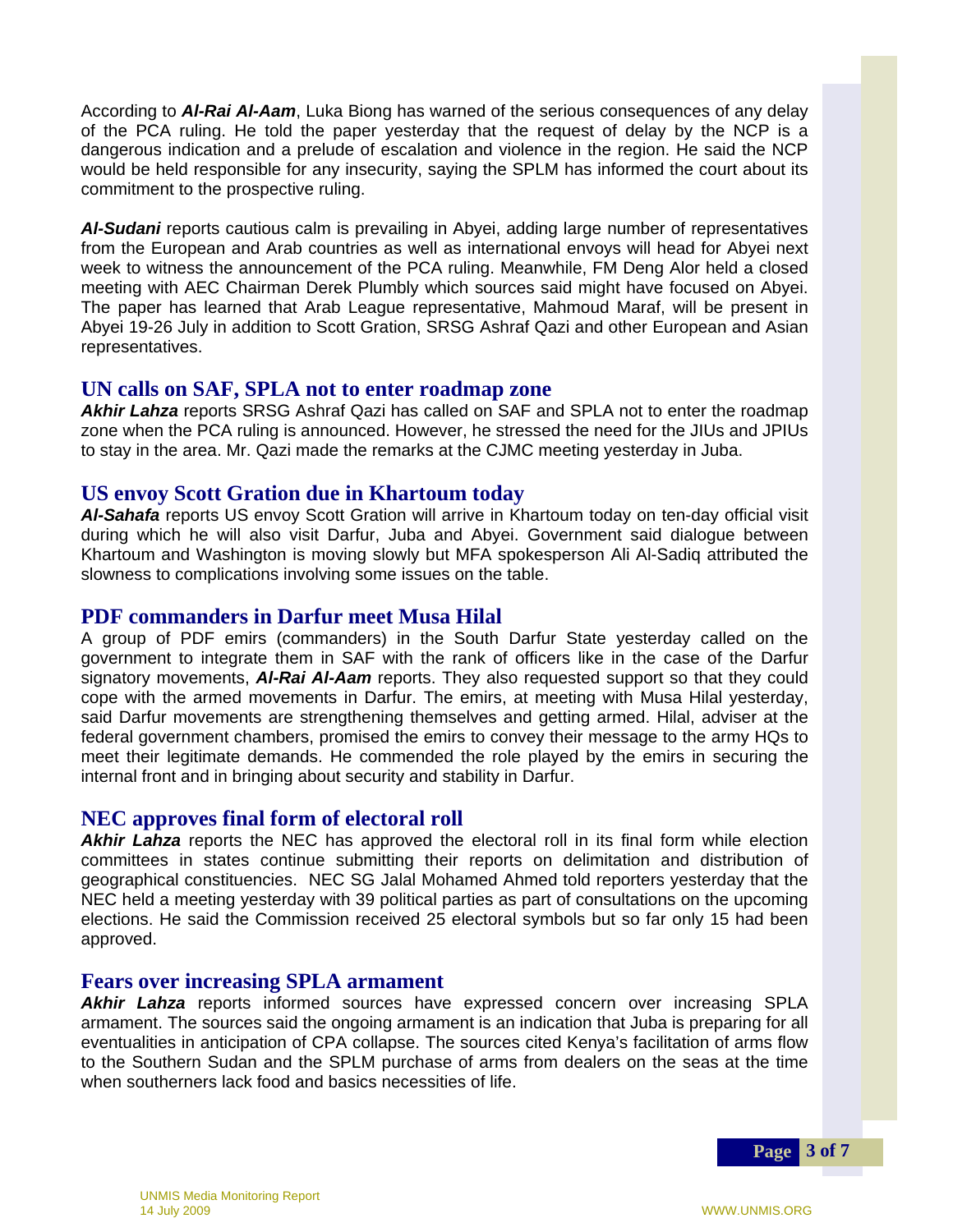Meanwhile, *Al-Raed* reports informed sources revealed a new shipment of arms en route to South Sudan from a former Soviet republic.

#### **Cairo advices Khartoum to avert confrontation with Washington**

*Al-Intibaha* reports Cairo has assured President Al-Bashir political and diplomatic backing but warned him to avoid confrontation with Washington. According to Egypt's *Al-Akhbar* newspaper, President Mubarak who met with Al-Bashir two days ago, urged him to be cautious to avoid confrontation with the US Administration.

Meanwhile, Presidential adviser Ghazi Salal el Din has described US President Obama's statement about genocide in Darfur as "unfortunate", saying Obama is the only person who talks about genocide in Darfur.

*Ajras Al-Hurriah* reports Arab League Secretary General Umr Musa has described the situation in Darfur as "dangerous, delicate and fragile" which requires caution, regional, international and national efforts to find a solution. Musa made the remarks at a joint press conference yesterday with Presidential Advisor Ghazi Salah el Din in Cairo.

#### **Egypt to bring Al-Bashir, Deby together at a meeting**

*Al-Ahdath* has learned from informed political sources that Cairo is making considerable efforts to normalize relations between Khartoum and N'djamena. The sources said Egypt is endeavoring to arrange a summit meeting between Presidents Al-Bashir and Idriss Deby on the sidelines of NAM in Sharam Al-Sheikh.

#### **Kiir to meet opposition leaders today**

*Al-Sahafa* reports FVP Salva Kiir will hold separate meetings today with DUP leader Mohamed Osman Al-Mirghani, National Umma Party leader Sadiq Al-Mahdi, PCP Hassan Al-Turabi, Communist Party leader Mohamed Ibrahim Nugud as well as other opposition party leaders to discuss elections, democratic transition and Darfur. However, sources ruled out that the meetings would discuss the issue of legitimacy of the current government. Reportedly, Kiir will also meet with the NEC chairman as well as with the NCRC to discuss bills for referendum for Southern Sudan and popular consultation for Southern Kordofan and the Blue Nile. According to *Al-Akhbar,* Kiir's first meeting will be with the NCP official Nafie Ali Nafie.

#### **China secretly sells Sudan multi launch rocket systems: report**

*Sudan Tribune website* 13/7/09 — The Sudanese government managed to buy an unknown number of WS-2 multi-launch rocket systems from China, according to Kanwa Defense Review Monthly magazine.

This is the first time this system is exported by China to any country, the Defense magazine reported adding that Sudan now is in possession of the "most powerful long-range attack system" in the African continent.

The multi-launch rocket system was never shown in any of the country's military parades.

The report comes as the Sudanese defense minister Abdel-Rahim Mohamed Hussein started an official visit to China.

"The two countries have witnessed fruitful cooperation in such areas as politics, economy and culture since the establishment of diplomatic ties 50 years ago," the Chinese Defense Minister Liang Guanglie said after talks with Hussein.

#### **Page 4 of 6**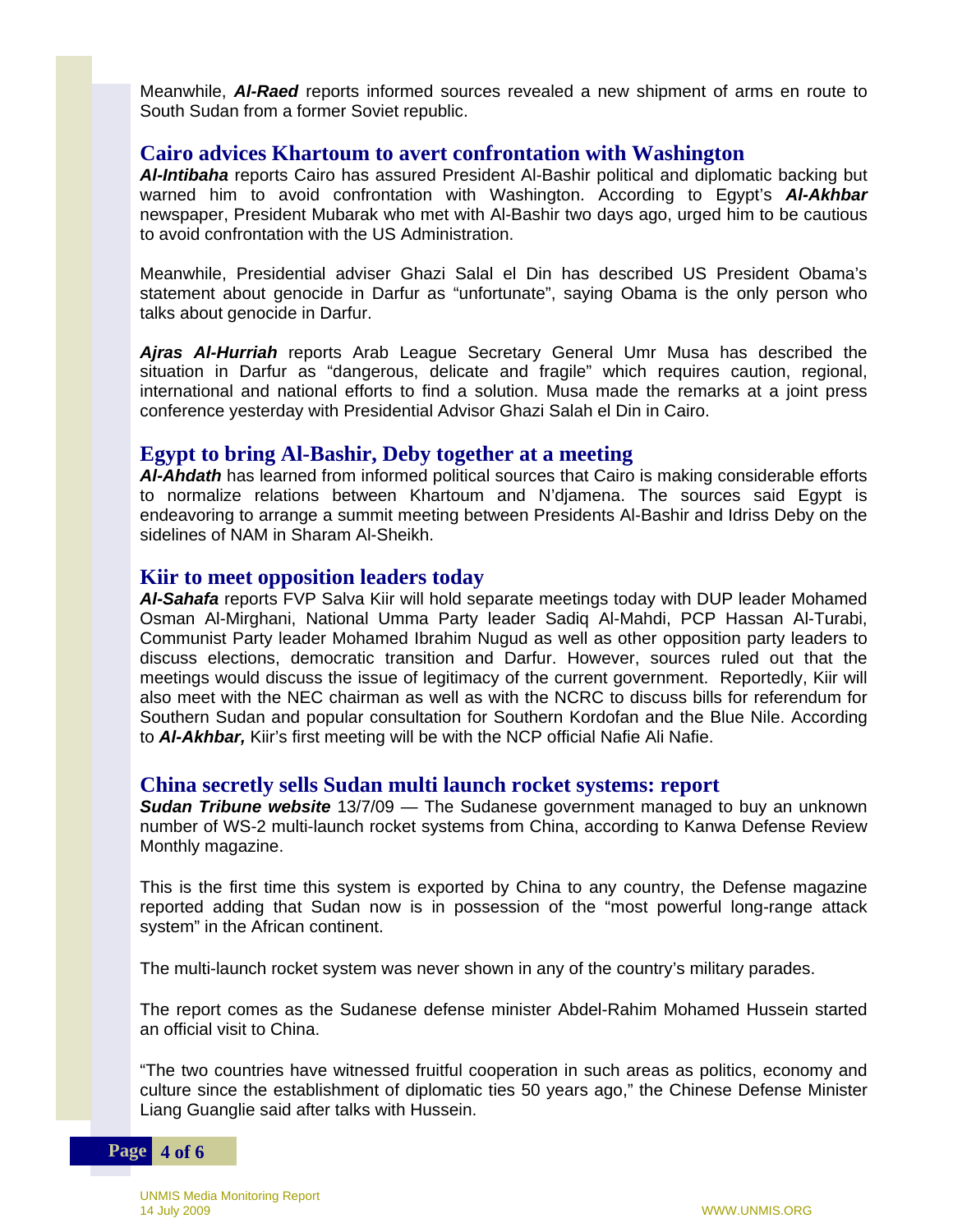Chinese state media made no mention of any proposed defense contracts between the two countries.

Kanwa Defense Review Monthly could not verify when Sudan received the WS-2 rocket systems but that several African delegates at the Abu-Dhabi International Defense Exhibition and Conference 2009 confirmed the sale.

Furthermore, sources told the magazine that the system's effective range was upgraded to 200 km with enhanced accuracy and reduced launch time. The system's warhead weighs 200 kilograms and it uses four types of ammunition.

#### **France condemns flogging of Sudanese women**

*Sudan Tribune website* 12/7/09 — The French government yesterday deplored reports of flogging Sudanese women over "indecent clothing" and called on Khartoum to respect international conventions in this regard.

"France strongly condemns whipping of 10 Sudanese women announced yesterday. We are particularly concerned by information that many others could be sentenced to similar sentences," Eric Chevallier the spokesman of the French Ministry of Foreign Affairs said.

"France, which is fighting for the abolition of cruel, inhuman or degrading treatment and violence against women, calls on the Sudanese authorities to stop the proceedings against these people" he added.

#### **Japan writes off US\$28m Sudan debt**

*Sudan Tribune website* 13/7/09 — The Government of Japan yesterday has written off a debt worth 28 million US dollars (3,165,000,000 yens) from its debts to the Sudan.

 The Sudanese minister of finance, Awad Ahmed Al-Jaz, and the Japanese Ambassador to Sudan, Yuichi Ishii, signed a memorandum on the cancellation of debt at the Ministry of Finance and National Economy.

#### **Three suspects arrested in connection with explosives**

*Al-Rai Al-Aam* reports authorities arrested three suspects in connection with explosives found in a cemetery in Haj Yousuf (Khartoum North). Source told the paper that investigation was underway. According to *Akhir Lahza*, two sacs of explosives were seized in the cemetery.

#### **Trader shot dead at Rumbek bus station**

*Sudan Tribune website* 13/7/09 – An unknown shooter murdered a leading businessman in Rumbek, the capital of Lakes state, during the robbery of a bus arriving in Rumbek on Monday at 4 a.m.

 At dawn, Amir Ibraham, well-known as Altif Shabli, a northern Sudanese businessman from Gezira State was murdered within the town centre and market of Rumbek during the robbery. The bus station where the attack took place is located next to Nile Commercial Bank (NCB) in Rumbek town.

According to an eyewitness, "we were coming from Western Bahr El-Ghazal (Wau) using our commercial bus and upon our arrival to Rumbek bus station we were rounded up and all our moneys were looted as late Amir raised up his voice – immediately the assailant shot him dead and then the group ran away." He also added that those assailants were not in casual clatter **Page** 5 of 6